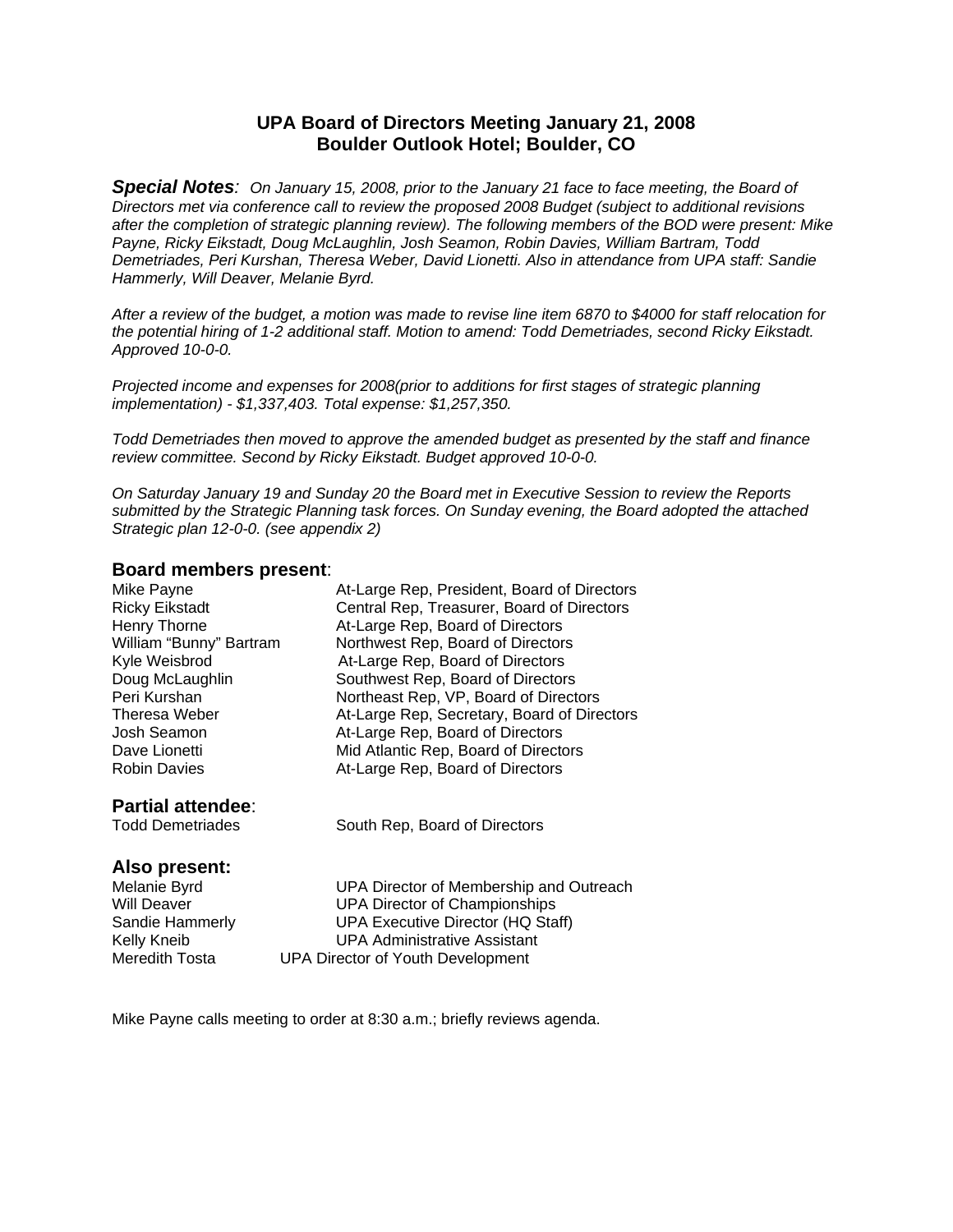## **PROPOSAL 2008.01 - UNIFIED MISCONDUCT SYSTEM (submitted by Will Deaver and Greg Connelly, UPA Observer Committee Chair, Will Deaver presenting)**

*Proposal Wording: The proposed Misconduct Foul System (see Appendix A) would be adopted by the Board of Directors for use in UPA competition, starting in 2008. The proposed system would also be incorporated into the Observer training program materials and curriculum starting in 2008.* 

## **Discussion**

It is clear from Strategic Planning research that people want observers to be able to control games that are getting out of hand and card system doesn't work in club. This proposal is a direct response to feedback from players.

The change is warranted in the club division, but there is a concern that we're making a "market" for fouling – players can make a certain number of fouls before there is a consequence. We need to make sure there is still the expectation that no one fouls intentionally. It is still important to emphasize SOTG and reinforce good behavior.

This proposal will address bringing TMFs into the club system.

**Motion to vote on Proposal 2008.01:** Kyle Weisbrod, Second: Bunny Bartram. Motion passes: 11-0-0

**Motion to approve Proposal 2008.01:** Kyle Weisbrod, Second: Henry Thorne, PROPOSAL 2008.01 PASSES: 11-0-0

## **PROPOSAL 2008.02 – FORMATION OF PARENTS GROUP (submitted by Joe Seidler, Henry Thorne presenting)**

*Proposal wording: Proposal Wording: The UPA will create a new Parents Group and promote the group to its membership through the UPA website, via electronic emails and articles in the quarterly magazine. Parents and family will be able to join the Group, and a database will be maintained by the UPA with contact information. Participation in the Parents Group will require membership in the UPA at a special Parents Group (non-player) reduced dues rate to be determined by the UPA. Parents Group members will receive the UPA quarterly magazine which will include a letter from the Group President in each issue. The UPA website will have a Parents Group area which will be maintained approximately monthly with content supplied by the Group President. The goal of the Group will be to educate and attract parents and family to Ultimate tournaments. The UPA will select a President of the Parents Group to lead all efforts for a term of one year starting February 1st each year. The President will be responsible for all communications with the Parents Group and will have access to the Group's contact information.*

#### **Discussion**

Concerns are expressed by both Board and staff regarding the lack of clarity on what various activities would look like as well as resources (both human and financial) that could be required. Staff in particular expresses concern that while the concept of a Parents group is supported, it's probably not in the best interest of the organization to adopt the proposal as written when these issues have not been reviewed for the level of priority within the various actions to be implemented as part of the overall strategic planning effort.

It is suggested that among the issues to be addressed are the group's degree of autonomy and what membership structure and pricing would look like. The group is reminded that the development of a Parents group has already been included and adopted as part of the Membership portion of the strategic plan.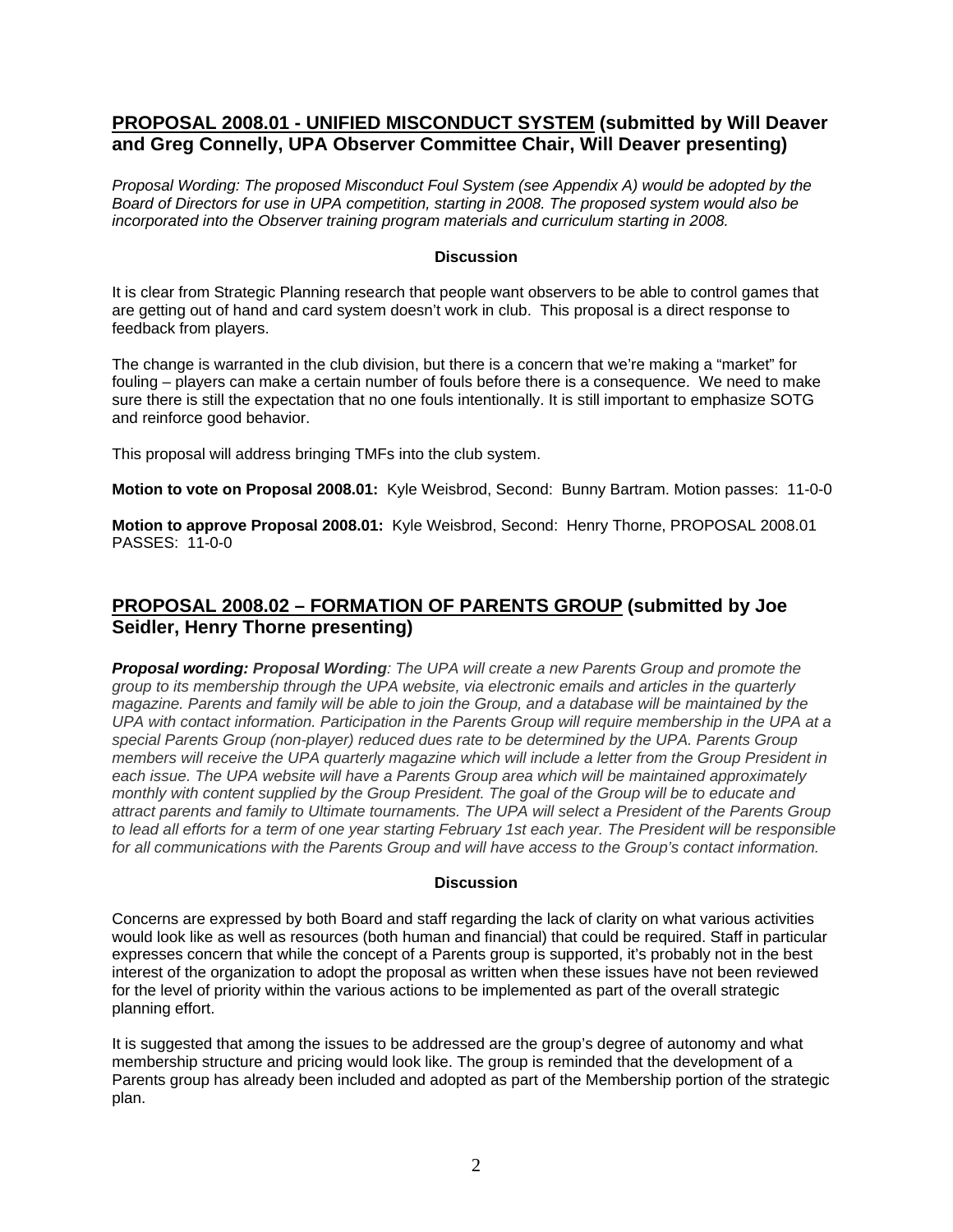**Motion to Amend Proposal 2008.02 to "UPA will create a new parents group and promote the group to its membership with the goal of educating and attracting parents and family to Ultimate":**  Kyle Weisbrod, second Henry Thorne. Motion to Amend Proposal 2008.02 Passes: 11-0-0.

**Motion to have a vote on Proposal 2008.02 As Amended:** Henry Thorne, Second: Bunny Bartram. Motion to vote passes: 11-0-0.

**Motion to approve Proposal 2008.02 as amended:** Bunny Bartram, Second: Kyle Weisbrodt PROPOSAL 2008.02 AS AMENDED PASSES: 11-0-0.

# **Information Systems Update (Sandie Hammerly, Melanie Byrd and Dave Lionetti presenting)**

Dave summarized the process of retaining First Sports to redesign the UPA's membership and event management system. RFPs targeted local companies in Boulder and also advertised on the UPA website. We received 3 proposals back, which speaks to the complexity of project. Each proposal was good in different ways. We selected First Sports. They have worked with a number of sporting groups worldwide and they were most capable of solving our problem the way we want it solved. First Sports worked with Rugby and Rugby was very happy with them -- continues to be happy with them after they've signed the contract. Dave commended Sandie for negotiating a fair contract and pricing model. If First Sports goes under, we own the rights to the code. Our overall annual cost will be about \$14,000, which is about \$30,000 less than current annual costs. There's a collaborative service agreement where we get upgrades for free if other organizations First Sports services innovate something cool that we could use and vice versa.

According to Lionetti the initial RFP schedule was extremely aggressive (hoped to release the system in February) and while we will not make that deadline, it is important that time be spent in the information gathering phase in order to insure a sound basis for code writing. He recommends that staff be allowed to give Strategic Plan a backseat for the first half of 2008 due to the complex thought process required for design of the new system (staff are the UPA's experts in current functions as well as what is needed for the future and it is essential that they have the time to provide this input).

According to staff, there's nothing we've asked FSI to do that they haven't done. There will be enhancements that everyone will appreciate.

Mike Payne stated that it is okay we won't finish in February. He's happy we're doing all the right things. We've made a huge investment in IT over last 10 years and we're finally making prudent investments. If the IT system blew up, we'd effectively be out of business. He recommends a standing committee focused on technology. We don't have an IT person on staff; we've decided to invest in a good system instead and have a third party service it. The committee should provide strategic advice, not tactical advice, and monitor the investment, because it is biggest investment we've ever made.

Sandie Hammerly also reminded the group that as part of the plan that the UPA web servers will be moved from CA to CO. For the same money we'll get better services. If system goes down, we'll get an automatic phone call to our IT person and whoever on staff we choose; goal is to enhance stability for our site in the long term.

## **STAFFING COMMITTEES**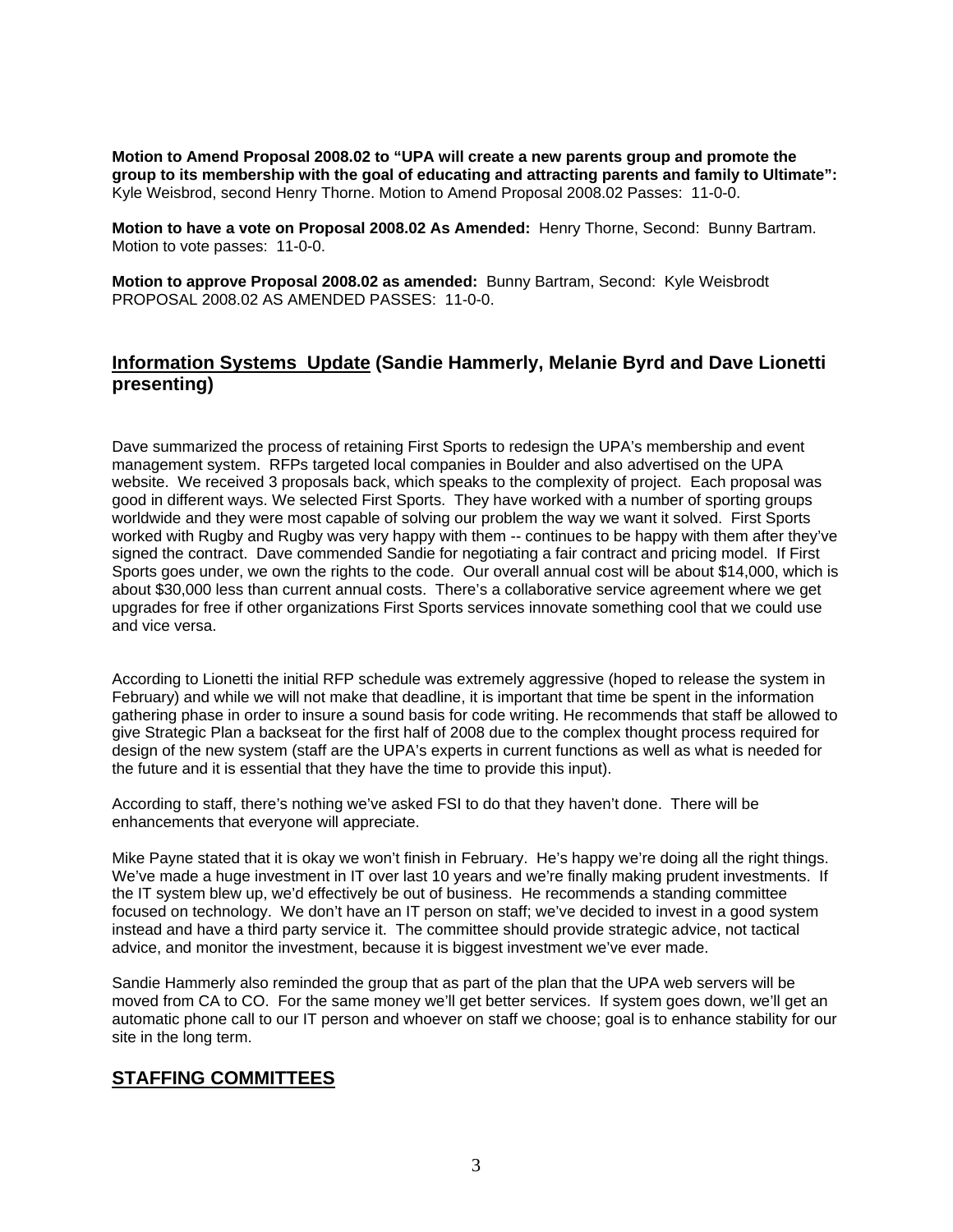Peri Kurshan, VP, facilitates the staffing of committees.

#### **2008 Board Committees**

Finance Committee: Dave Lionetti, Doug McLaughlin, Ricky Eikstadt (Chair) Board Development: Mike Payne, Theresa Weber (chair) Nominating Committee: Kyle Weisbrod (chair), Bunny Bartram, Josh Seamon Technology: Robin Davies, Josh Seamon, Dave Lionetti (chair) SOTG: Robin Davies, Doug McLaughlin (chair) Conduct: Ricky Eikstadt (chair), Theresa Weber, Doug McLaughlin SP Implementation: Henry Thorne (chair), Peri Kurshan, Kyle Weisbrod Series Boundaries: Kyle Weisbrod, Henry Thorne (chair), Todd Demetriades World Games: Mike Payne, Josh Seamon (chair)

#### **Non-Board Committees, Board Liaisons**

Observers: Peri Kurshan Standing Rules: Peri Kurshan Disc Standards: Bunny Bartram, Robin Davies, Josh Seamon Hall of Fame: Henry Thorne (voting member), Dave Lionetti

#### **Board Members with an interest in serving on the following Non-Board Committees/Task Forces/Interest Groups**

Youth: Josh Seamon, Doug McLaughlin Champ Series Restructure: Kyle Weisbrod, Peri Kurshan Observer (Scope): Kyle Weisbrod Women's Outreach: Peri Kurshan, Josh Seamon, Theresa Weber Membership levels: Henry Thorne, Theresa Weber College outreach: Ricky Eikstadt Rules accessibility: Bunny Bartram, Doug McLaughlin Leagues: Bunny Bartram, Robin Davies

### **Next Steps for Committee Chairs:**

By end of February: Work with VP to agree on action plan for 2007 and add'l members, if needed (to be initiated by VP by mid-February)

Monthly: Send progress report to VP

1x/year: Join excomm for 10 minutes to discuss work

#### **Discussion on need for Summer meeting**

Mike Payne calls meeting to order and begins discussion about whether to hold a summer meeting.

Given the size of our organization, Sandie Hammerly feels it is important to meet again. Strategic Planning is not over and she'd also like to see Board consider moving a portion of the budget discussion to the summer.

The Board reaches a consensus that a summer meeting should be held. The group agreed to meet on July  $3<sup>rd</sup>$ , 2008, in Seattle for a one-day meeting and then play as a "Board/Staff" team at Potlatch to celebrate the work that went into the strategic planning process and get the Board out into the community at a premier tournament while the strategic plan is being unrolled.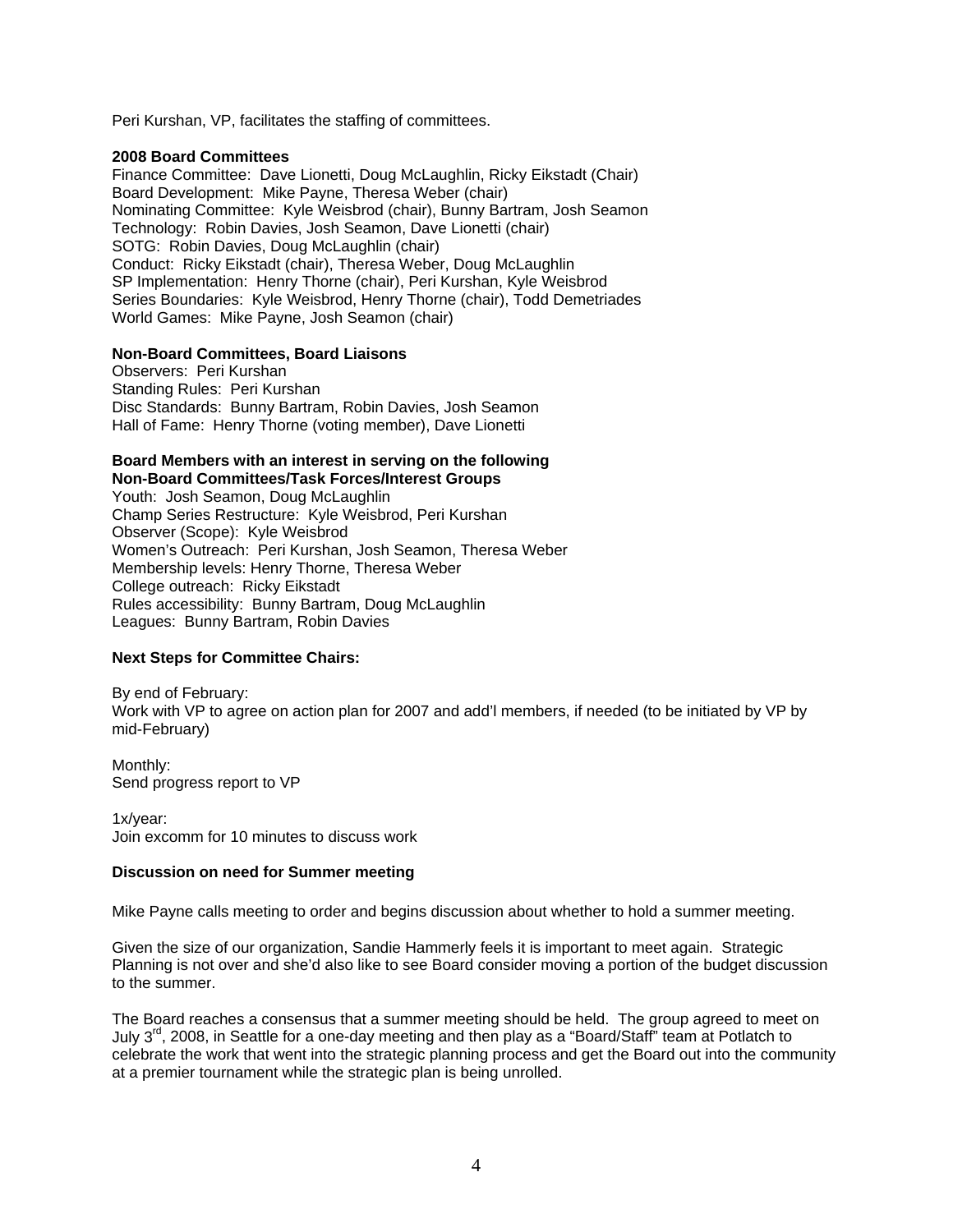## **MISSION WORK**

To pass the mission, the Board will first take a straw poll of the UPA staff then % of the Board must be in favor.

**Mike Payne moves to approve the mission statement "Advance the sport of Ultimate by enhancing and promoting Character, Community, and Competition." Second: Josh Motion Fails: 7-1-3** 

Straw poll of the Board regarding the following proposed missions:

"Advance the sport of Ultimate by enhancing and promoting Character and Community in Competition." Result: 1-9-1

"Advance the sport of Ultimate, integrating Character, Community, and Competition." Result: 2-8-1

"Enhance and promote community, competition, and character through the sport of Ultimate." Result: 3-7-1

"Enhance and promote community, competition, and character through advancing the sport of Ultimate." Result: 2-8-1

**Being no further business, the 2008 Annual Meeting of the Board of Directors is adjourned by Mike Payne (President) at 12:15 p.m.**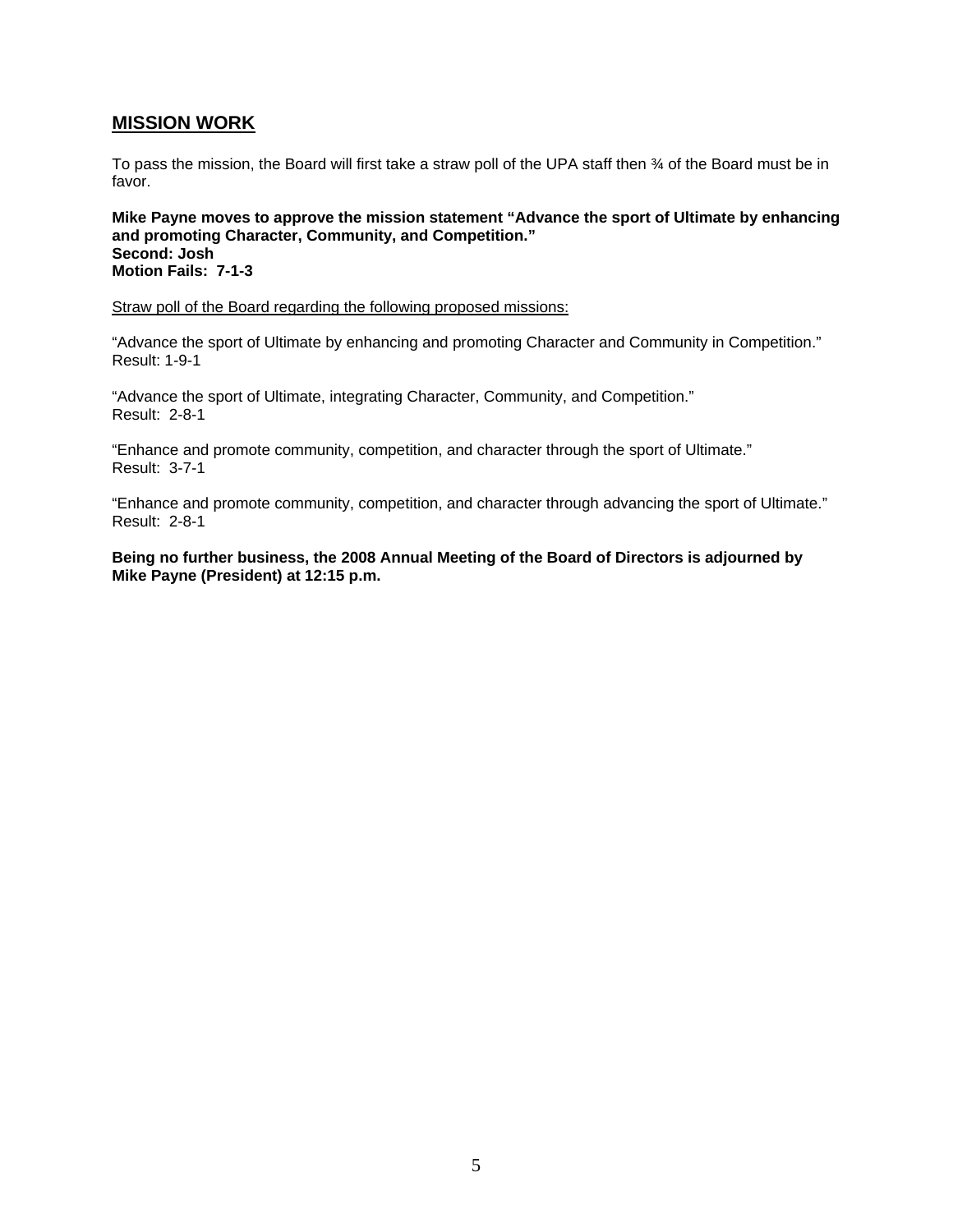## **Appendix A**

## **Misconduct Foul System (Unified)**

## *Introduction*

 The conduct system described below is for use at all UPA Series events. Observers are empowered to sanction teams or individual players who commit deliberate or dangerous infractions, demonstrate patterns of repeated violations, or otherwise show disregard for the Spirit of the Game.

 The highest UPA Authority in attendance controls the implementation of the conduct system in UPA tournaments – in descending order: Executive Director, Championship Director, National Director for the relevant division, UPA Event Coordinator, Tournament Director. Tournament directors at other events also may utilize the system, if a majority of team spokespersons so approve before play begins.

 This conduct system does not supersede or restrict the function or use of the Tournament Rules Group (TRG) or the standing UPA Conduct Committee, as described in the October, 2004 Conduct Policy. Both of these avenues remain available for resolving conduct disputes, including the specific cases addressed by the procedures described below. The TRG remains the official mechanism for processing complaints filed with the UPA while a tournament is in progress.

 For the purposes of this system, "player" means any person on the roster of a team competing in a particular tournament, as well as coaches, managers, trainers and others considered as partisans for the team, including significant others, parents, and fans.

## *Components of the Misconduct System*

**Team Misconduct Foul** - A Team Misconduct Foul (TMF) can be assessed against a team for unsportsmanlike conduct by one of its players, such as deliberate fouling, dangerous play, taunting, fighting, swearing, repeated marking fouls, or unwarranted calls and/or contests. The first two TMFs issued to a team are noted on the score sheet, but no penalty ensues. A third or subsequent TMF for a team in a single game results in a Misconduct Penalty against that team.

Misconduct Penalty against the defense - The disc is put into play on the center line, either at the brick mark closest to the endzone that team is defending, or at the point of possession, whichever is closest to that endzone.

Misconduct Penalty against the offense - The disc is put into play at the endzone mark in the endzone that team is defending, or at the current point of possession, whichever is furthest from the endzone that team is attacking.

Misconduct Penalty assessed between points - There is no pull. If the penalty is against the receiving team, they put the disc into play at the endzone mark in the endzone they are defending. If the penalty is against the pulling team, the receiving team puts the disc into play at the brick mark closest to the endzone they are attacking. Each team may substitute players as normal and the usual time limits apply.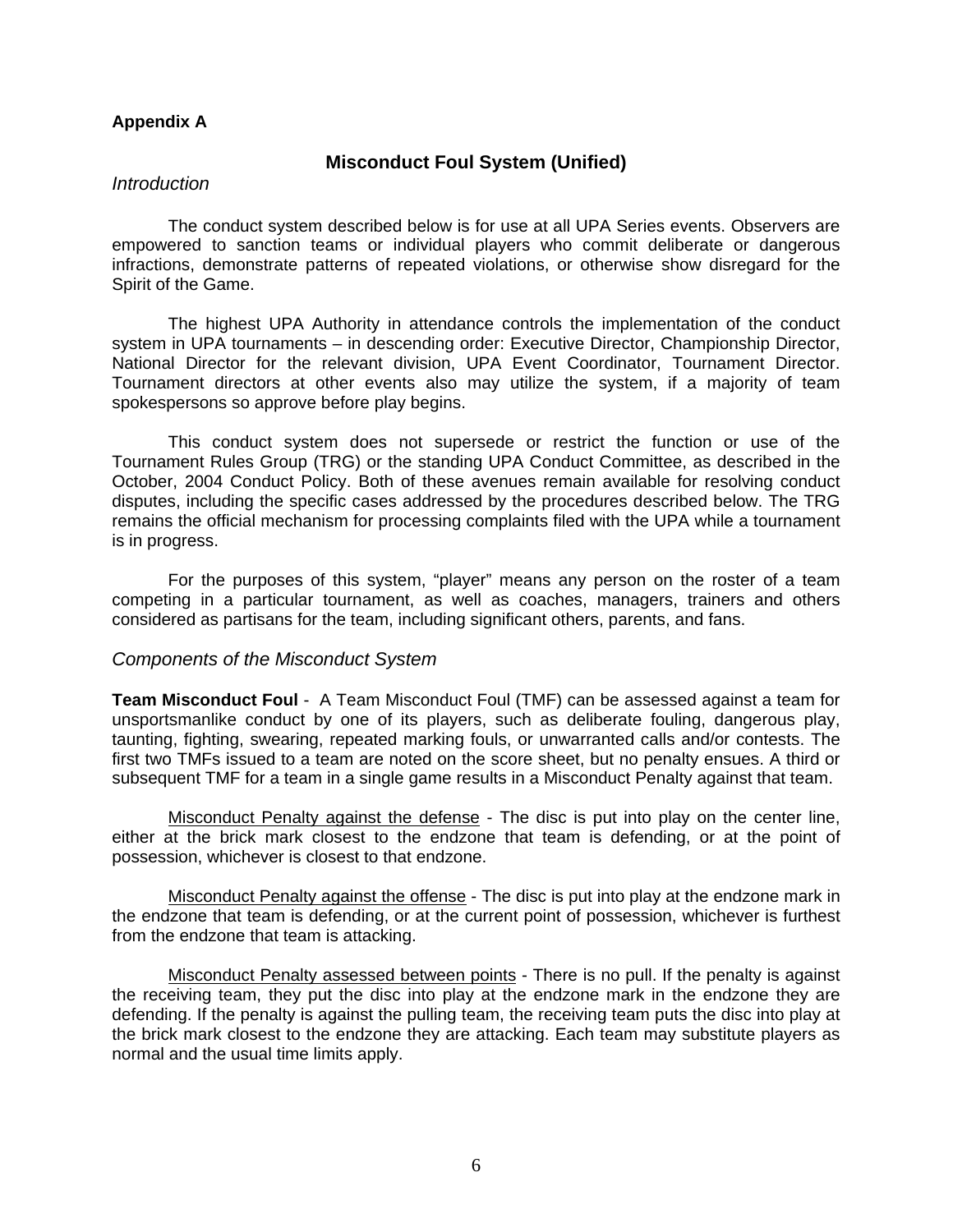Note that there is no limit to the number of TMFs or Misconduct Penalties a team can accrue during a game, and TMFs do not carry over beyond the game in which they are issued.

**Personal Misconduct Foul** - A Personal Misconduct Foul (PMF) can be assessed against a specific player for particularly egregious conduct or a pattern of such behavior. A PMF is a formal warning for unacceptable behavior and puts the player on notice that any further such actions will result in ejection from the game.

 Any player receiving a second PMF during a game is suspended for the remainder of that game. If this occurs in the second half of the game, the suspension remains in effect for the first half of the team's next game. A player who receives three PMFs in a tournament is suspended for the remainder of the tournament. Assessment of a PMF is non-reviewable for the duration of the game, although it may be appealed to the TRG after the game.

 One TMF is automatically assessed against a team whenever one of its players receives a PMF.

**Ejection -** A player may be ejected from a game for particularly egregious conduct or a pattern of such behavior. Any player who intentionally strikes an opposing player, or a coach, spectator, Observer or Linesperson, shall be immediately ejected from the game. Any player who strikes in retaliation shall also be ejected. No formal or informal warning is necessary before an Observer ejects a player, and an ejection need not be preceded by a TMF or PMF.

 If an ejection occurs during the second half of the game, the ejection remains in effect for the first half of his/her team's next game. If a player receives more than one ejection in a tournament, that player is suspended for the rest of the tournament, and a formal complaint may be filed with the UPA. An ejection is non-reviewable for the duration of the game, although ejections which carry over to future games may be appealed to the TRG after the game.

 One TMF is automatically assessed against a team whenever one of its players is ejected.

**Game Forfeitures** - If five PMFs are assessed against players on a single team during a game, that team forfeits the game. For this purpose, an ejection is equivalent to two PMFs. For example, if three or more players on a single team are ejected, that team forfeits the game. If the situation arises where both teams would be required to forfeit the game due to multiple player ejections, the Competition Director shall convene the TRG and determine the appropriate outcome based on competition considerations.

## *Behavior Warranting Sanctions*

 Swearing: At the Observer's discretion, a TMF or PMF may be assessed for swearing, especially if directed at another player, coach, spectator, Observer or Linesperson.

 Spiking the disc on/at another player: A player who spikes the disc and purposefully hits an opposing player, or who throws the disc at a player and misses, shall be ejected from the game. A PMF will be assessed if a player spikes the disc and hits an opposing player accidentally. This distinction is at the discretion of the Observer or Linesperson who witnesses the incident.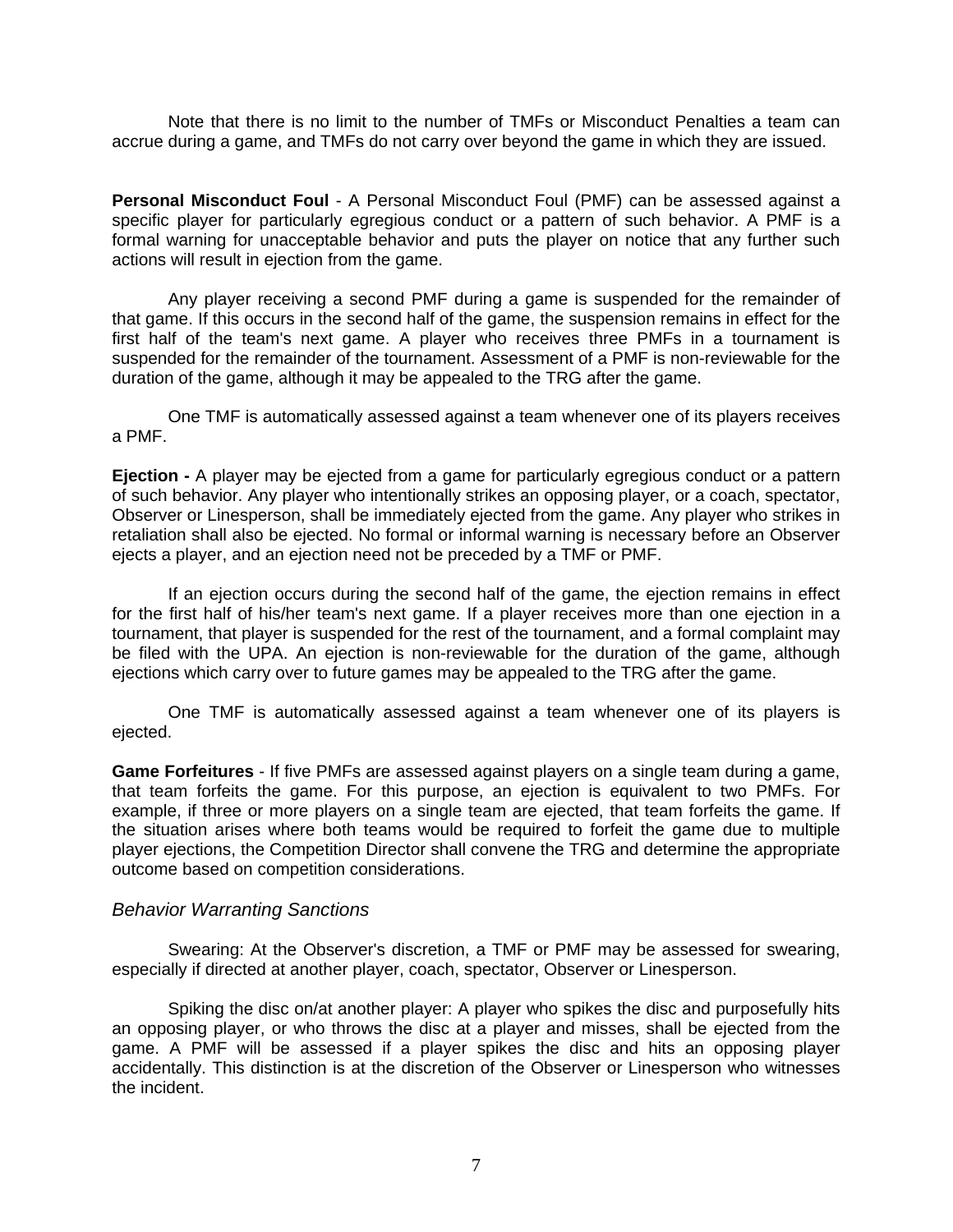Deliberate fouling: A TMF or PMF may be assessed at the discretion of the Observer, for a particularly hard, dangerous, or deliberate foul.

 Pushing/shoving: Unwarranted aggressive (e.g. shoving) or dangerous (e.g. tripping) behavior is grounds for a TMF or PMF, at the discretion of the Observer.

 Battery: Intentional physical contact, such as striking another player with a part of the body, a disc or anything else, or any overt attempt to do so, warrants an ejection. This includes, but is not limited to: punching or kicking, or attempting to punch or kick, someone; spiking, or attempting to spike, a disc on someone (but not merely spiking the disc); spitting on someone, or spitting at someone but missing.

 Taunting: Repeated or prolonged taunting, or excessive verbal abuse of players, fans, or UPA officials, warrants a TMF, and possibly a PMF, depending on the severity of the offense. The Head Observer determines which form(s) of sanction are appropriate, considering whether there appears to be an attempt to intimidate or otherwise gain an advantage over the opponent by such actions, and also the intensity level of the game. Also to be taken into account is whether there is an attempt to "call out" the other player. Heading back to one's sideline or team while jawing or mocking is different than moving towards the other team's sideline or being in an opponent's face. One is a case of bad taste and manners and should be discouraged, possibly with a TMF. The latter is verbal assault and may be subject to harsher sanctions. There is a difference between saying that a call is (expletive deleted) and that the person or team making the call is (expletive deleted), the latter being more likely to warrant a TMF or PMF.

 If, in the Head Observer's opinion, a team demonstrates a pattern of disregard for the rules by committing intentional, repeated and flagrant fouls, a TMF should be issued. If such a pattern is demonstrated by a single player, that player should be issued a PMF. Behavior warranting such sanctions also includes repeatedly making unwarranted calls or contests, especially during the other team's fast breaks in order to gain an advantage. However, a flagrant foul (such as tackling an opponent) does not require a pattern to result in a TMF or PMF. Similarly, a single particularly violent "harmful endangerment" infraction can be grounds for a PMF or an ejection, at the discretion of the Observer or Linesperson who witnesses the incident.

## *Implementation*

 All Misconduct Fouls are assessed by the Head Observer for the game. The Head Observer need not have witnessed the offense, but at least one Observer or Linesperson must have. Play generally stops briefly for any TMF, PMF or ejection, while the player(s) and both team captains are notified, the infraction is recorded, and any heated situations diffused. However, Observers may choose to let play continue and assess a penalty at the next convenient stoppage, especially if they determine that stopping play would disadvantage the infracted team.

 After a Misconduct Penalty is assessed, offensive players may set up anywhere on the playing field, and after all of them have assumed stationary positions, the defense has 20 seconds to match up. If both teams are assessed simultaneous Misconduct Penalties, the fouls offset and play continues with a check after the players are notified and the infractions recorded. Under no circumstances may a penalized team's field position be improved by a Misconduct Penalty.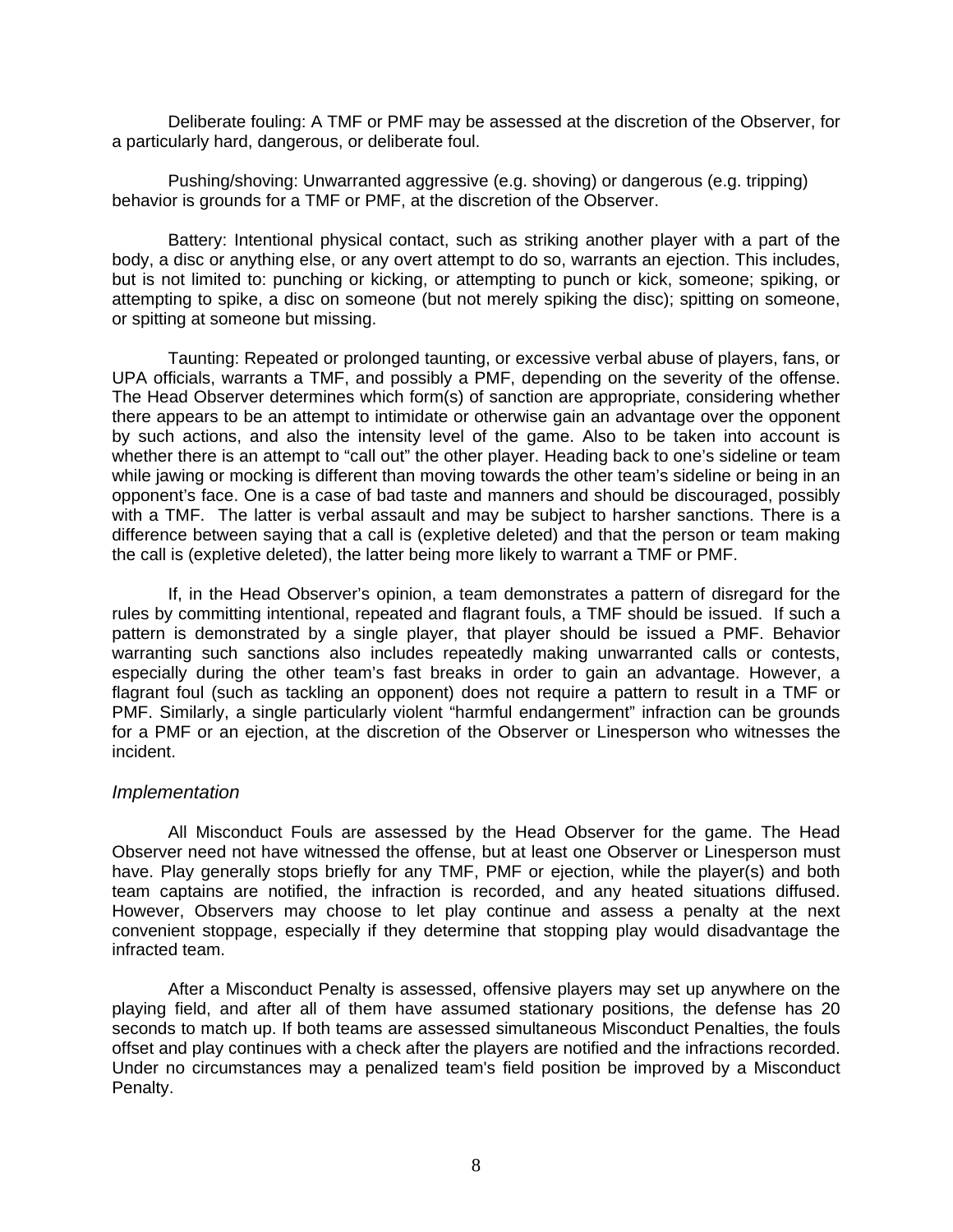Any ejected player must leave the general tournament area immediately, as directed by the Competition Director; failure to do so results in a forfeit for that player's team. If a player plays in a game from which s/he has been ejected, that player is suspended for the entire tournament, and the player's team also forfeits that game. A team whose player is ejected may substitute another player, and the opposing team also may exchange a player if they wish. All players must remain in the positions they occupied when play stopped (no set-up), unless the ejection also triggers a Misconduct Penalty, in which case players may set up anywhere on the field. The Competition Director and Head Observer for the tournament must be notified of any ejection as soon as possible and at the latest immediately after the game is completed. The Competition Director must ensure that the scorekeeper, the Head Observer for the game and team captains are informed about previously sanctioned players (PMFs or ejections) before any game in which such players are on the roster of a participating team.

 Any other behavior described by Article X of the UPA Bylaws may warrant a TMF at the Head Observer's discretion. Finally, any behavior that would warrant the issuance of a TMF, but which occurs in a game without Observers, can result in sanctions upon a complaint filed to the TRG.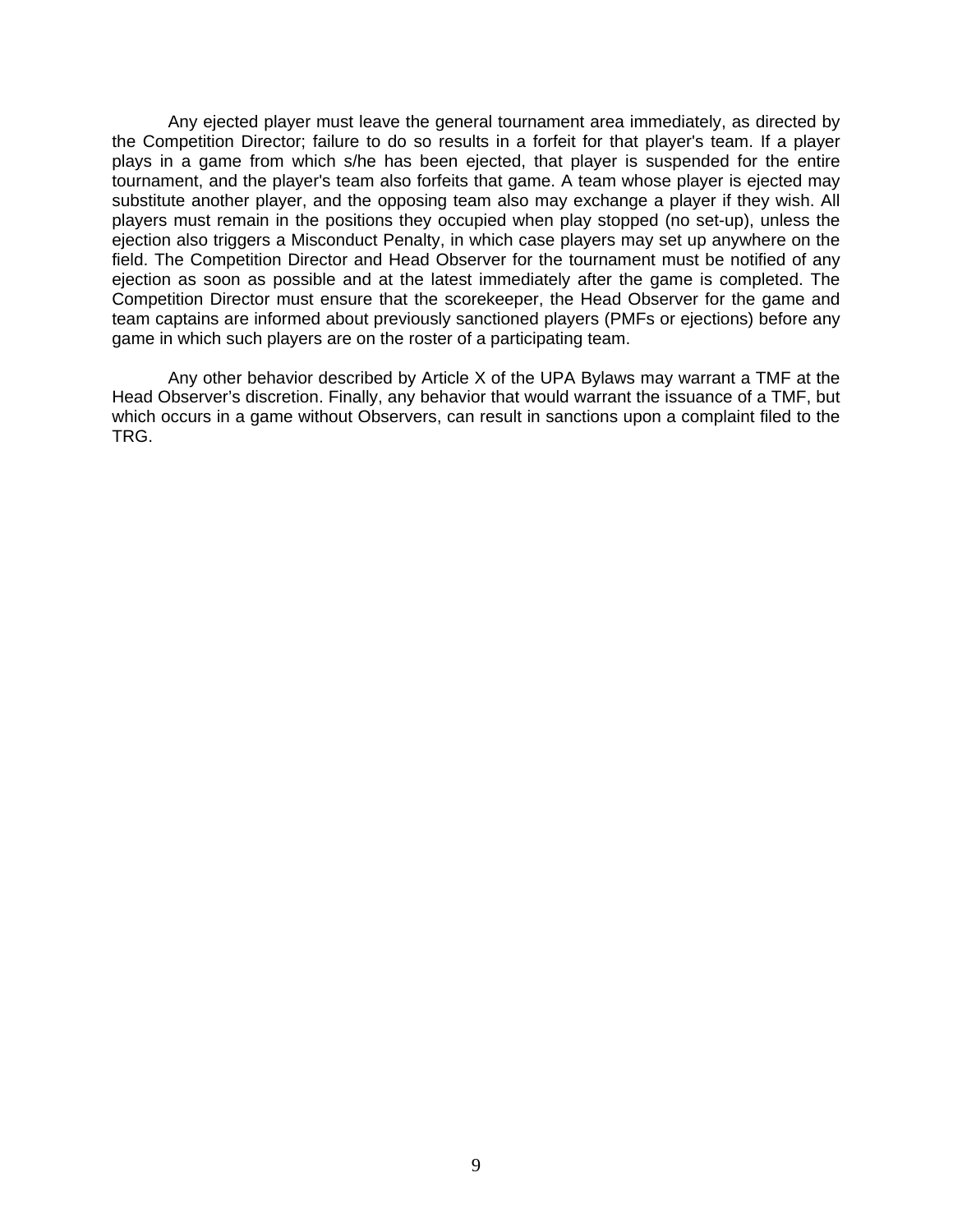## Appendix 2

# **Ultimate Players Association 2008-2012 Strategic Plan**

*Adopted January 20, 2008 (Board of Directors)* 

# **Strategy: Solidify the UPA as the Leader in Youth Ultimate through Creative Outreach, Standard Setting, Diversifying Participation and Enhanced Competitive Opportunities**

Tactic: Create and distribute UPA Youth promotional package

Tactic: Review/rewrite High School/Middle School curriculum**.** 

Tactic: Explore the need and structure for non-school-based youth play, and the role of the UPA Youth Club Championships in that structure**.** 

Tactic: Expand and develop the role of State Youth Coordinators; provide guidelines for best practices for state level youth competition**.** 

Tactic: Develop model for U14/Middle School play**.** 

Tactic: Revamp coaching educational offerings to be better targeted and accessible to participants and to ensure coaches are educated on UPA policies.

Tactic: Create plan, develop materials and identify leaders to promote girls Ultimate.

Tactic: Stimulate a pilot for a local Ultimate program for underserved and underrepresented youth**.** 

## **Strategy: Make Significant Changes to the Championship Series that Provide Increased Playing Opportunities and Exciting Events to Showcase the Sport**

Tactic: Plan and implement Division II College Series.

Tactic: Explore implementation of UPA College Pre-Series (Regular Season) Competition program.

Tactic: Create UPA Grand Masters (40 and over) and Women's Masters (30 and over) Experimental Championship Event.

Tactic: Redraw Sectional/Regional Boundary and adjust Bid Allocation system to support competition and organizational goals.

Tactic: Support Growth and Expansion of Masters Division of Club Series.

Tactic: Implement Roster Limits in the Club Series.

Tactic: Plan and pilot UPA Club Pre-Series (Regular Season) Competition Program.

Tactic: Create detailed plan to implement Division II Club Series.

## **Strategy: Expand and Improve the Observer System so that High-Level Competition is Experienced as Fair, Spectator-Friendly and Supported by Well-Trained, Highly Regarded Observers**

Tactic: Increase the number and quality of Observers across the country. More training clinics will be held.

Tactic: Expand and experiment with the Observer's role in competitive play.

Tactic: Expand and experiment with the scope of the Observer program.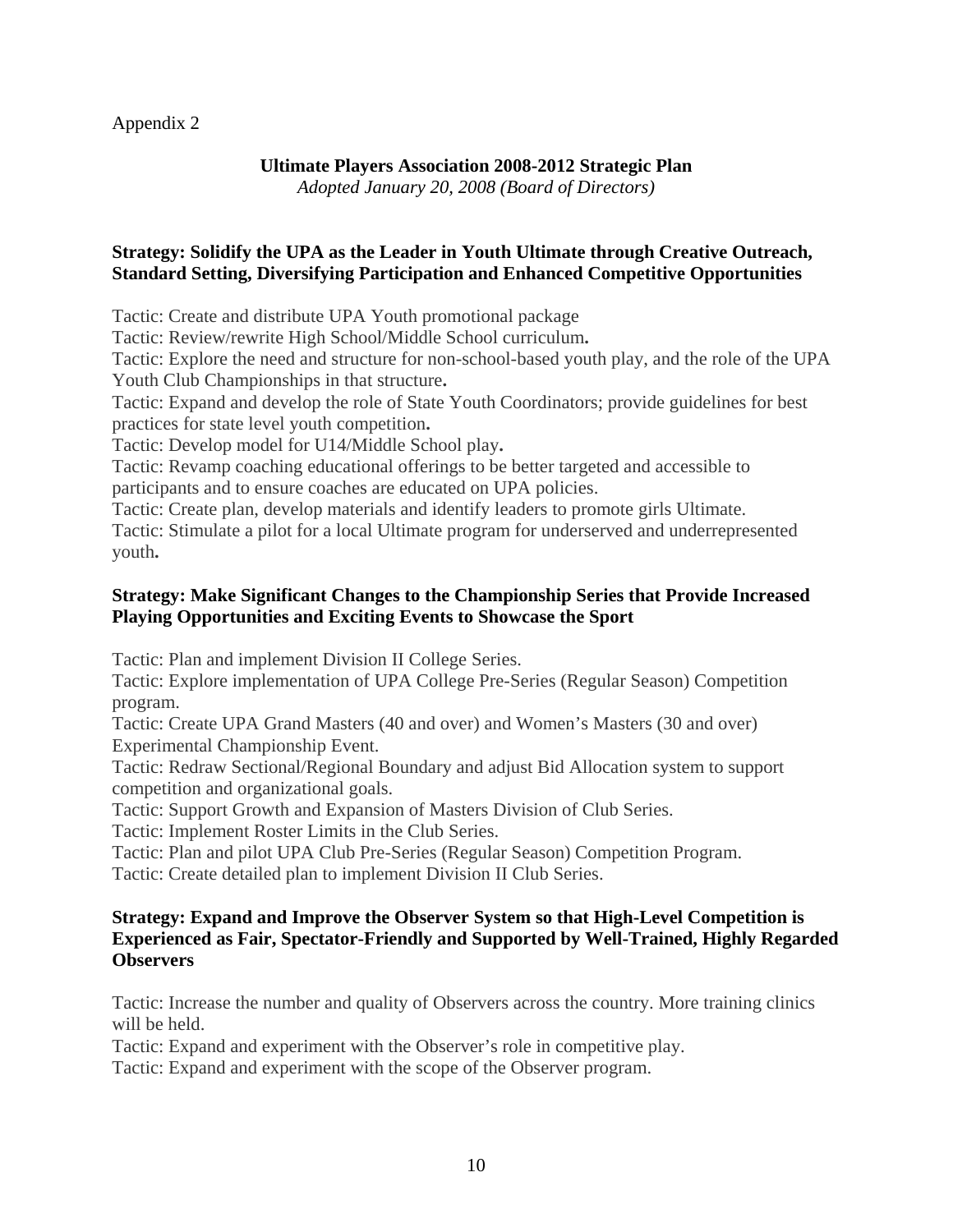# **Strategy: Support and Strengthen Leagues with a Central Hub of Tools, Training and Networking**

Tactic: Increase level of awareness about what the UPA currently offers to leagues. Tactic: Become the hub for league best practices, peer-to-peer exchange of ideas, and disseminating valued resources.

Tactic: Provide support to local organizers through national advocacy and research of the sport in general.

Tactic: Facilitate ongoing structured interaction between UPA and league leaders. Tactic: Research and develop a league affiliate model.

# **Strategy: Put Spirit of the Game Front and Center by Applying a Clear Definition, Building a Greater Awareness of its Importance and Use, and Changing Policies to Maximize Adherence**

Tactic: Prepare written document that clarifies and defines the concept of Spirit of the Game so that the Ultimate community shares a common understanding and language of SOTG. Tactic: Implement spirit rating system based on Observer, coach, spectator input. Tactic: Promote use of UPA established principles and awards system at non-UPA events.

# **Strategy: Encourage and Expand Participation of Women in Ultimate at All Levels of Play**

Tactic: Increase the number and quality of female leaders in Ultimate.

Tactic: Increase opportunities for women to learn the sport.

Tactic: Market Ultimate through external sources geared toward girls/women.

Tactic: Market Ultimate through external sources geared toward girls/women.

Tactic: Enhance Women's coverage in UPA media.

Tactic: UPA Board of Directors will draft and adopt a gender equity policy.

# **Strategy: Create New Membership Opportunities and Ways to Interact with the UPA**

Tactic: Create new membership levels and identify ways to engage parents and former members. Tactic: Modify membership terms to serve a broader constituency and improve current membership services.

Tactic: Advertise offerings and aggressively pursue potential and former members. Tactic: Explore non-member donor relationships.

# **Strategy: Advocate and Provide Tools to Improve Field Access Around the Country**

Tactic: Create online field catalog.

Tactic: Create series of documents designed to assist UPA members in finding, securing and retaining fields.

# **Strategy: Develop Tools and Deepen Relationships with College Teams and College Administrators in order to Build the Ultimate Program at Each School**